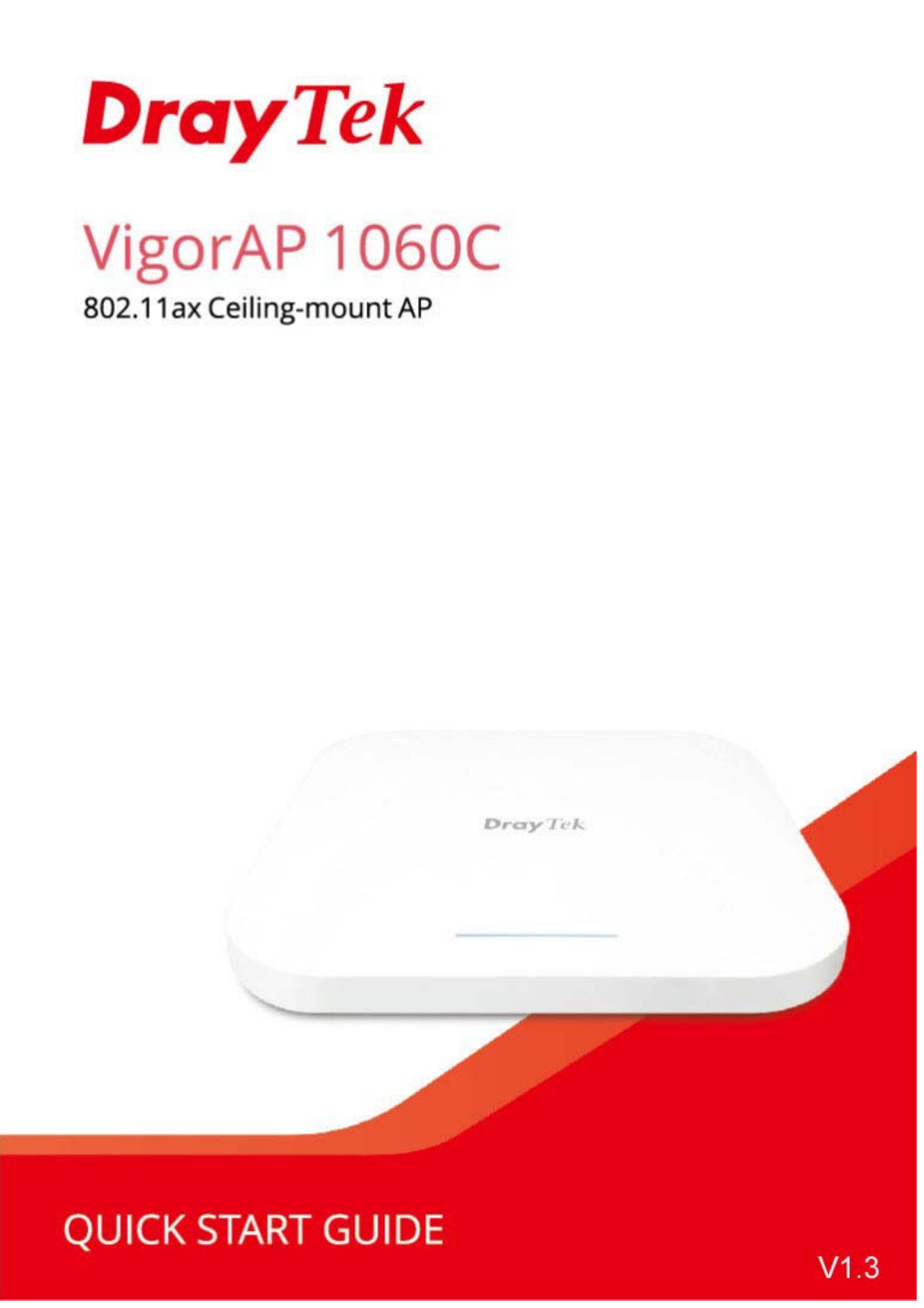# **VigorAP 1060C 11ax Ceiling AP Quick Start Guide**

**Version: 1.3 Firmware Version: V1.4.4** 

**(For future update, please visit DrayTek web site) Date: December 17, 2021**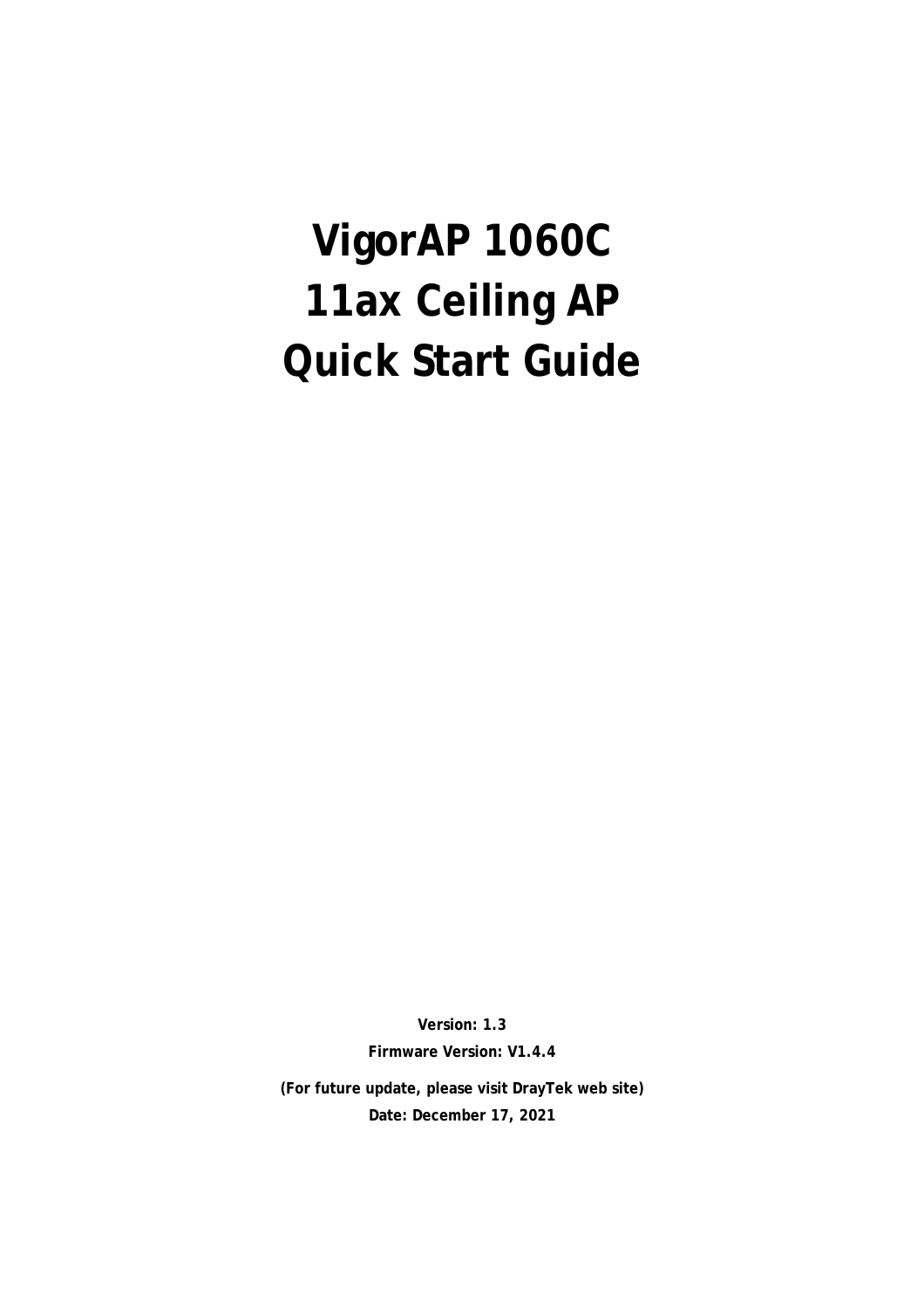### *Table of Contents*

| 3.3 Suspended Ceiling (Lightweight Steel Frame) Installation  5 |  |
|-----------------------------------------------------------------|--|
|                                                                 |  |
|                                                                 |  |
|                                                                 |  |
|                                                                 |  |
|                                                                 |  |
|                                                                 |  |
|                                                                 |  |
|                                                                 |  |
|                                                                 |  |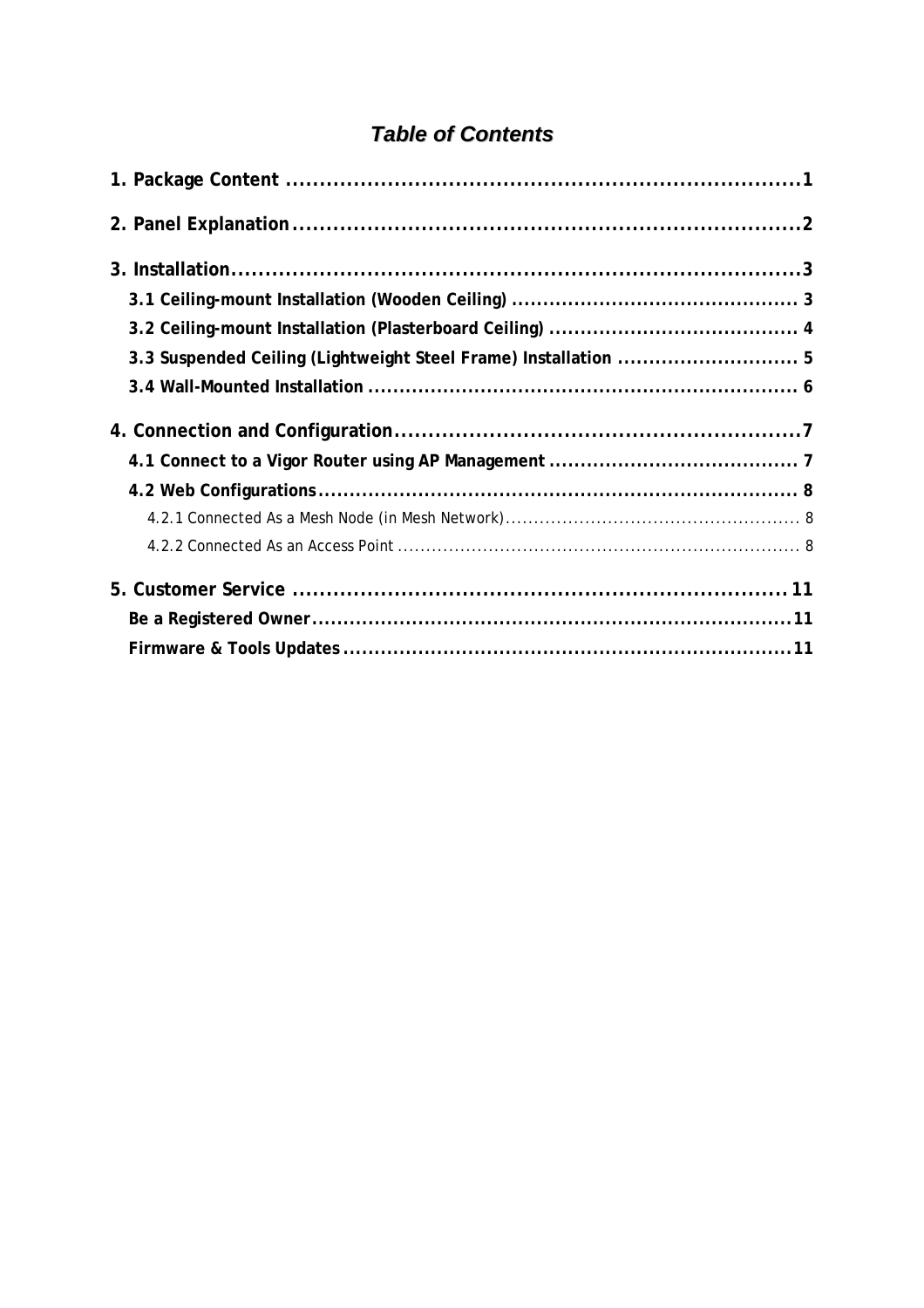# 1. Package Content

Take a look at the package content. If there is anything missed or damaged, please contact DrayTek or dealer immediately.

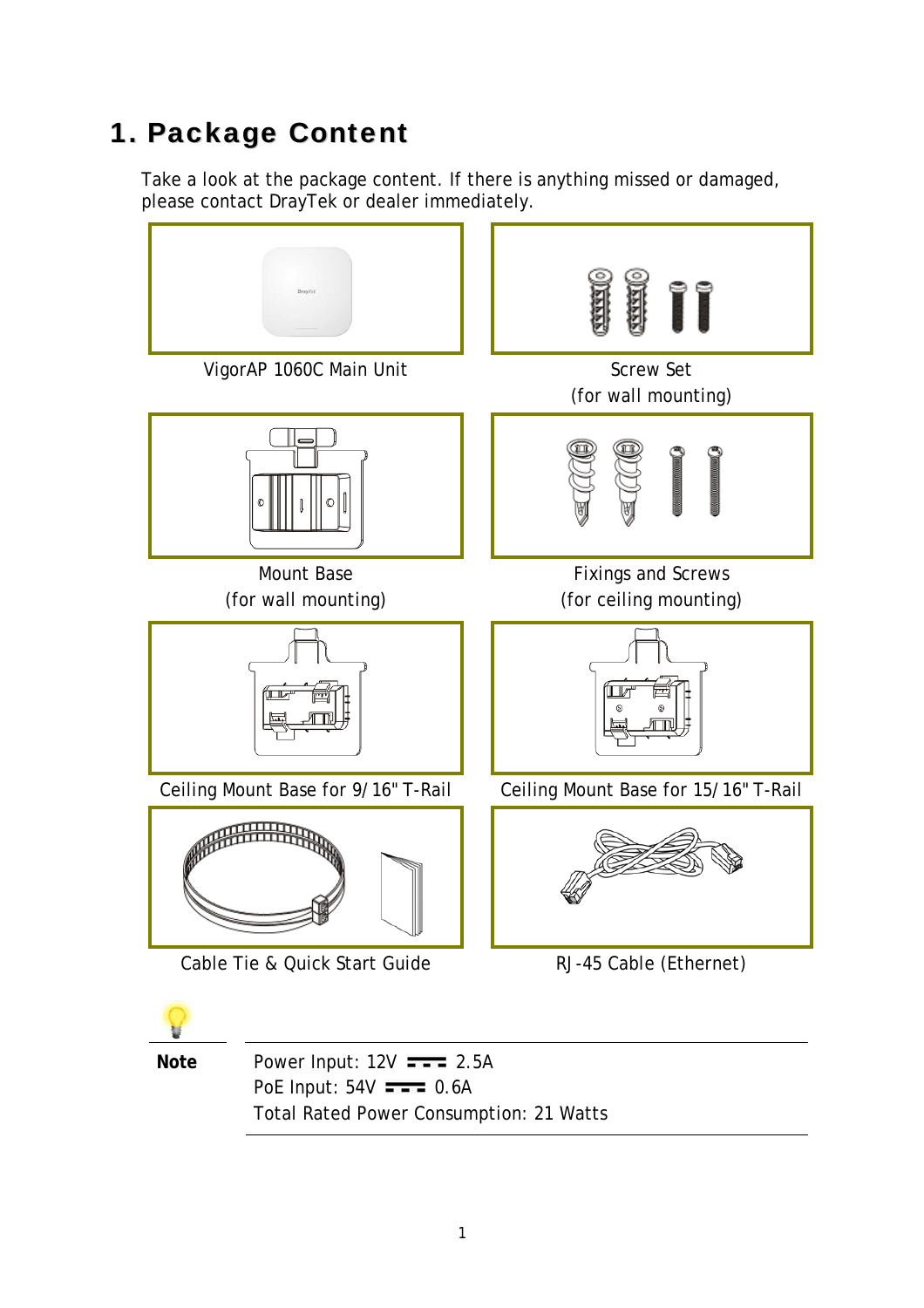#### 2. Panel Explanation Ethernet Port Power Jack<br> **DC\_IN** Factory Reset LED **Dray** Tek Security Hole

| <b>LED</b>           | <b>Status</b>             | <b>Explanation</b>                                                                                                                                                                                                                                     |
|----------------------|---------------------------|--------------------------------------------------------------------------------------------------------------------------------------------------------------------------------------------------------------------------------------------------------|
|                      | On (Blue)                 | The system is in boot-loader mode.                                                                                                                                                                                                                     |
|                      | Off                       | The system is not ready or fails.                                                                                                                                                                                                                      |
|                      | Blinking(Blue)            | The system is in TFTP mode.                                                                                                                                                                                                                            |
| $\overline{2}$       | <b>Off</b>                | The system is not ready or fails.                                                                                                                                                                                                                      |
|                      | Blinking(Blue)            | The system is ready and can work normally.                                                                                                                                                                                                             |
| Interface            |                           | Explanation                                                                                                                                                                                                                                            |
| <b>Ethernet Port</b> |                           | Connects to LAN or router.                                                                                                                                                                                                                             |
|                      |                           | Supports PoE power & Gigabit (2.5Gbps).                                                                                                                                                                                                                |
|                      | Power Jack $(12V = 2.5A)$ | Connecter for a power adapter.                                                                                                                                                                                                                         |
| Hole                 |                           | <b>Explanation</b>                                                                                                                                                                                                                                     |
| <b>Factory Reset</b> |                           | Restores the unit back to factory default settings.                                                                                                                                                                                                    |
|                      |                           | To use, insert a small item such as an unbent<br>paperclip into the hole. You will feel the button<br>inside depress gently. Hold it for 5 seconds.<br>The VigorAP will restart with the factory default<br>configuration and the LED will blink blue. |
| Security Hole        |                           | A security hole for installing the anti-theft lock.                                                                                                                                                                                                    |

**Note** For the sake of security, make the accessory kit away from children.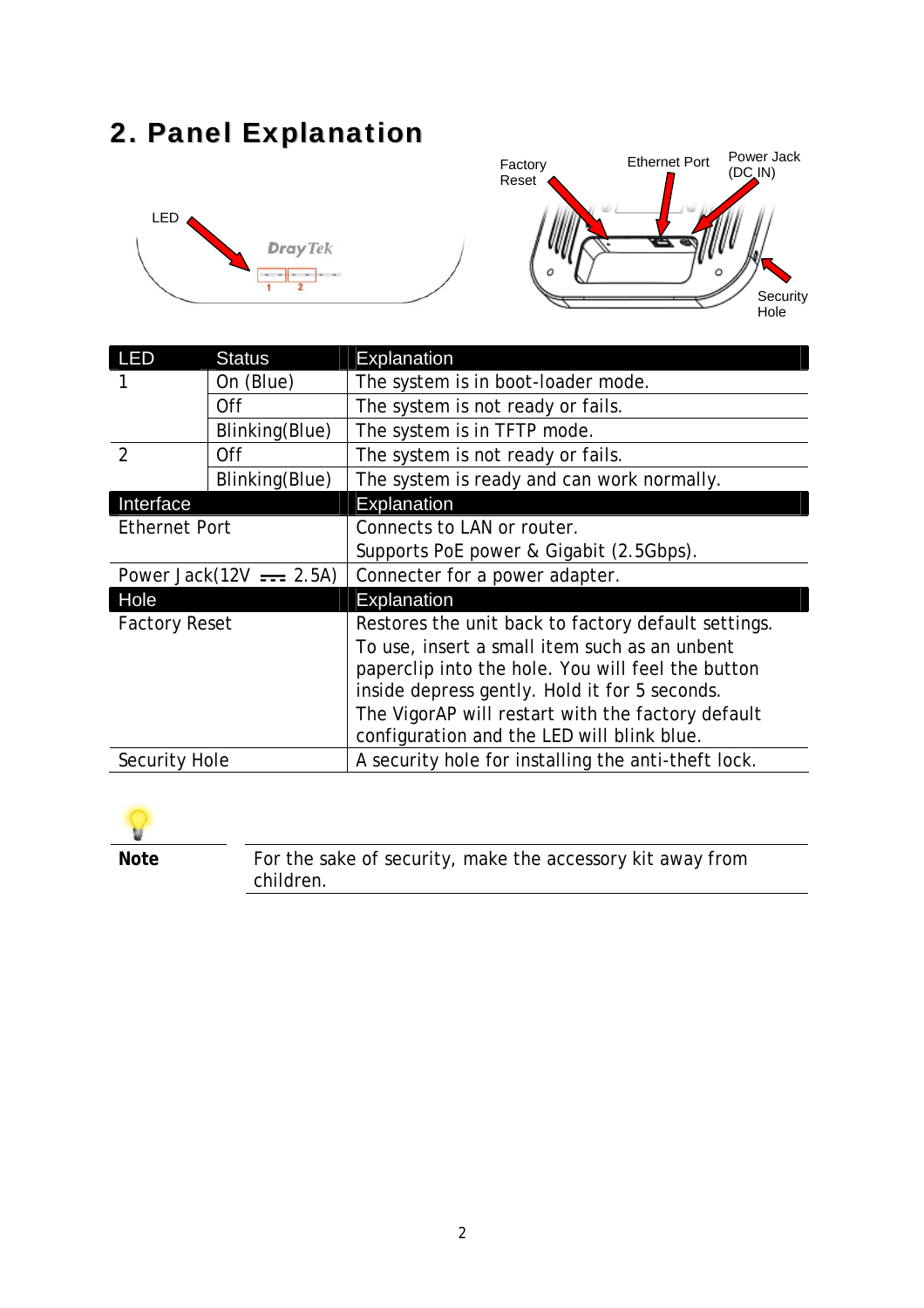# 3. Installation

VigorAP can be installed under certain locations: wooden ceiling, plasterboard ceilings, light-weighted steel frame and wall.

#### 3.1 Ceiling-mount Installation (Wooden Ceiling)

Determine where the Access Point to be placed and mark location on the surface for the two mounting holes. Use the appropriate drill bit to drill two holes in the markings and hammer the bolts into the openings.

- 1. Place the mount base under the wooden ceiling and fasten it on the ceiling with two screws firmly.
- 2. When the mount base is in place, slide the AP into the slot of the mount base.

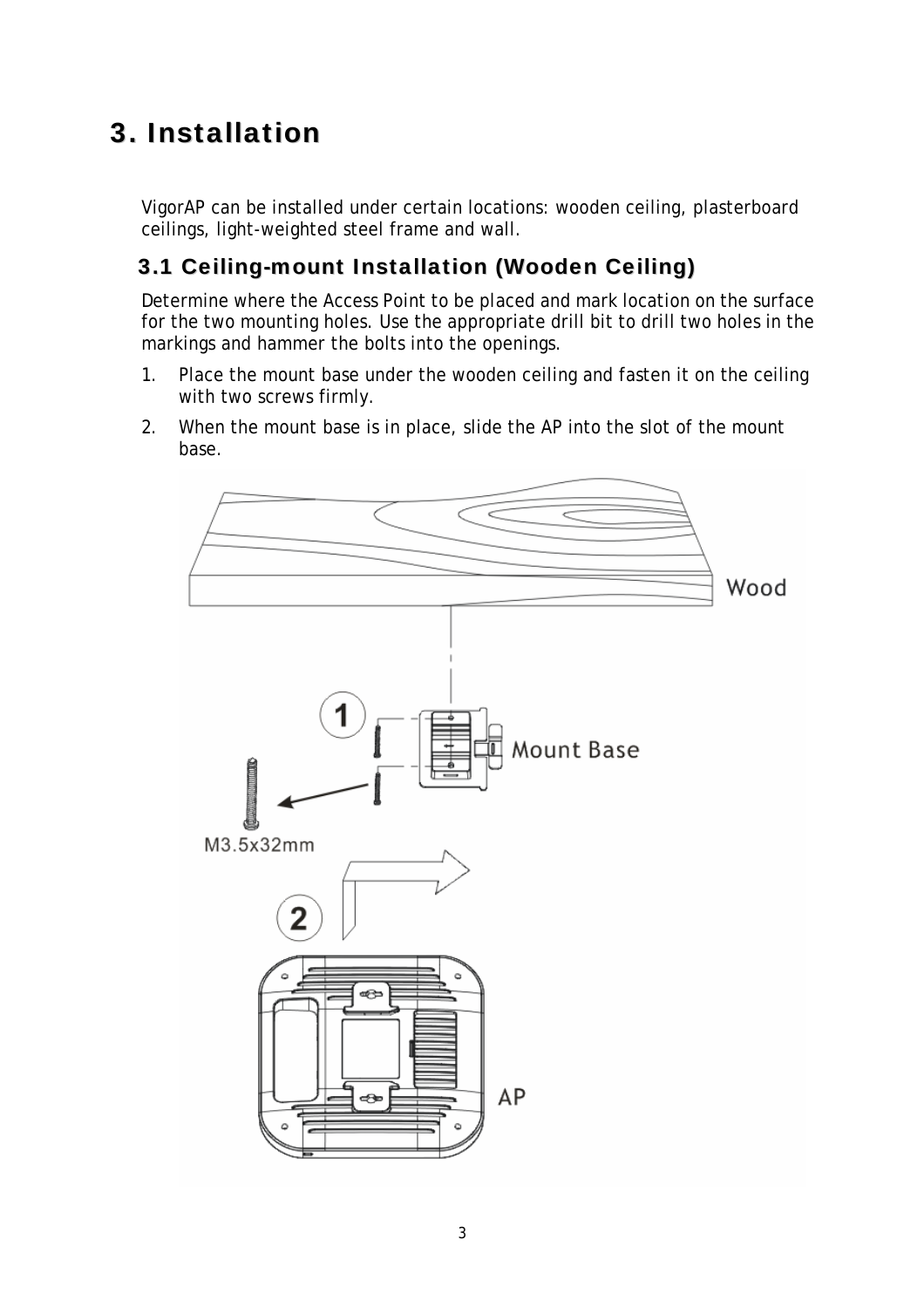#### 3.2 Ceiling-mount Installation (Plasterboard Ceiling)

- 1. Insert two turnbuckles firmly into the plasterboard.
- 2. Set the Mount Base in the turnbuckles. Let the screws pass through the Mount Base and insert them into the turnbuckles. Fasten them to offer a more powerful supporting force.
- 3. When the Mount Base is in place, slide the mount base into the slot of the AP.

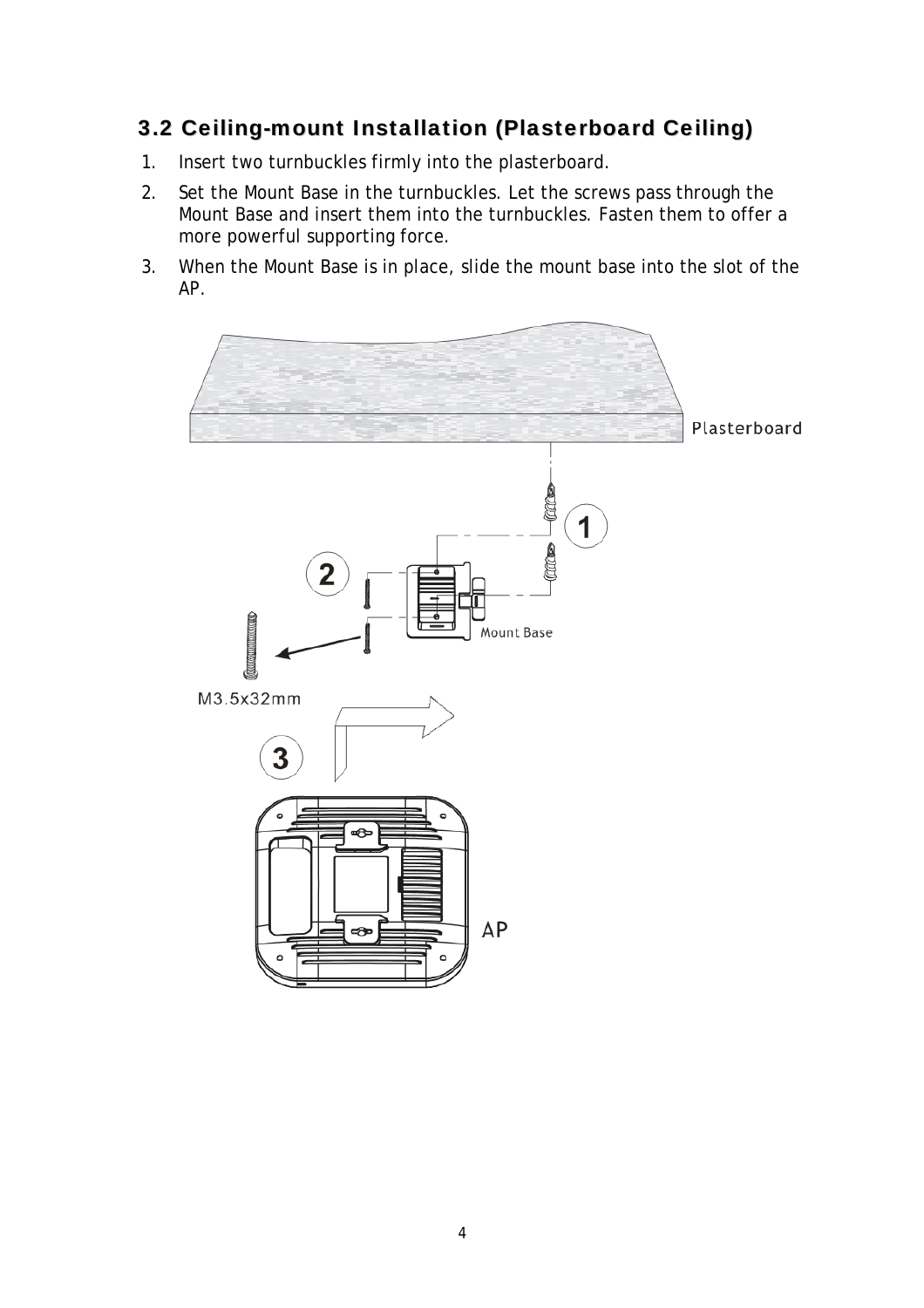## 3.3 Suspended Ceiling (Lightweight Steel Frame) Installation

You cannot screw into ceiling tiles as they are weak and not suitable for bearing loads. Your VigorAP is supplied with mounts (Mount Base) which will be used to attach directly to the ceiling frame of your suspended ceiling.

1. Slide the mount base into the slot of the AP.



2. Hold the Access Point with one hand to reach the other hand over the T-Rail sides of the bracket.



3. Rotate and hook the stationary end of the ceiling mount base onto the T-Rail ceiling frame.

**Note** Warning: The screw set shown below is for wall mounting only. Do not use such set for ceiling mounting due to the danger of falling.

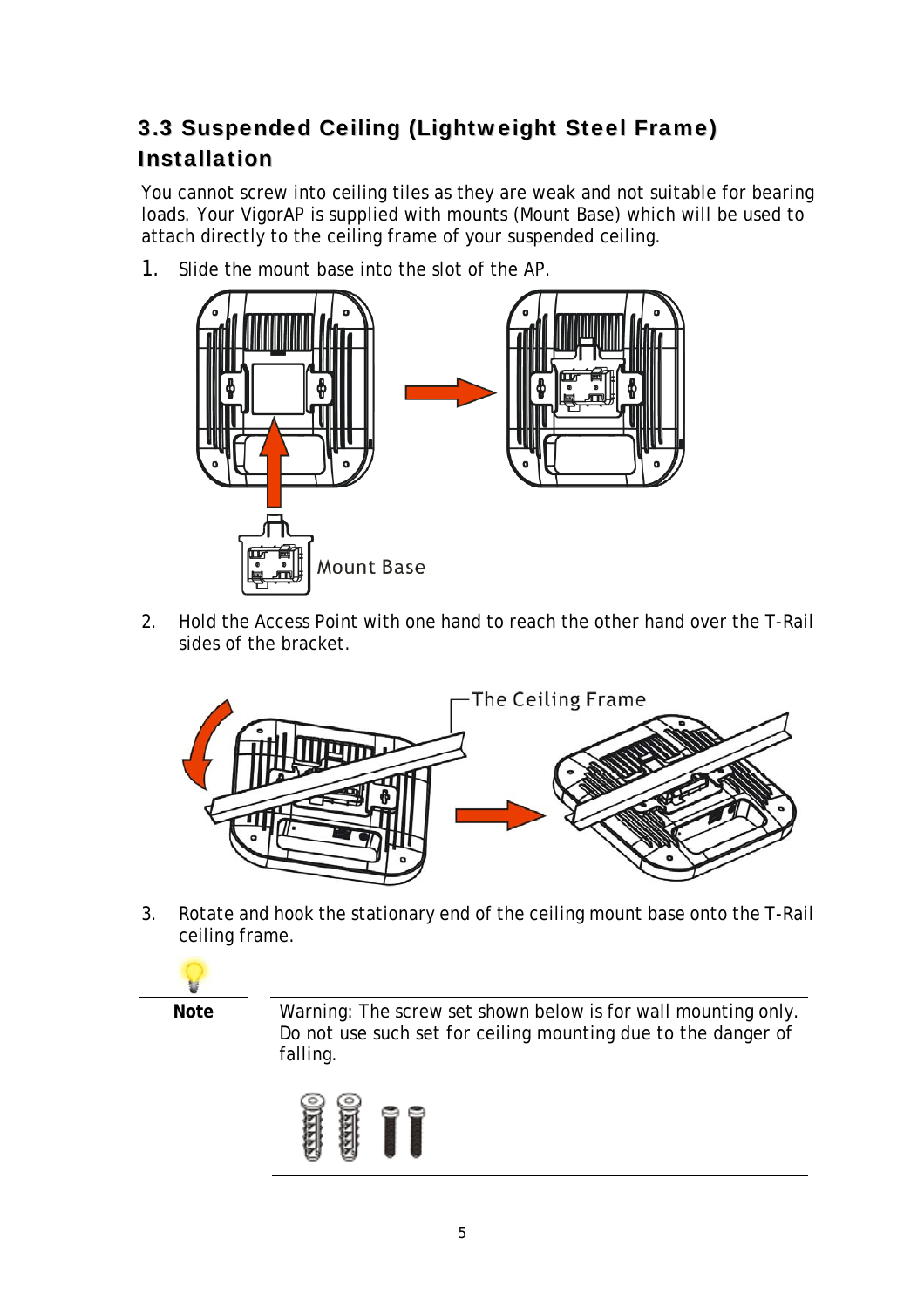### 3.4 Wall-Mounted Installation

For wall-mounting, the VigorAP has keyhole type mounting slots on the underside.

- 1. Use the appropriate drill bit to drill two holes in the markings and hammer the bolts into the openings.
- 2. Screw the anchors unto the holes until they are flush with the wall; screw the included screws into the anchors.
- 3. Place the Access Point against wall with the mounting screw heads.

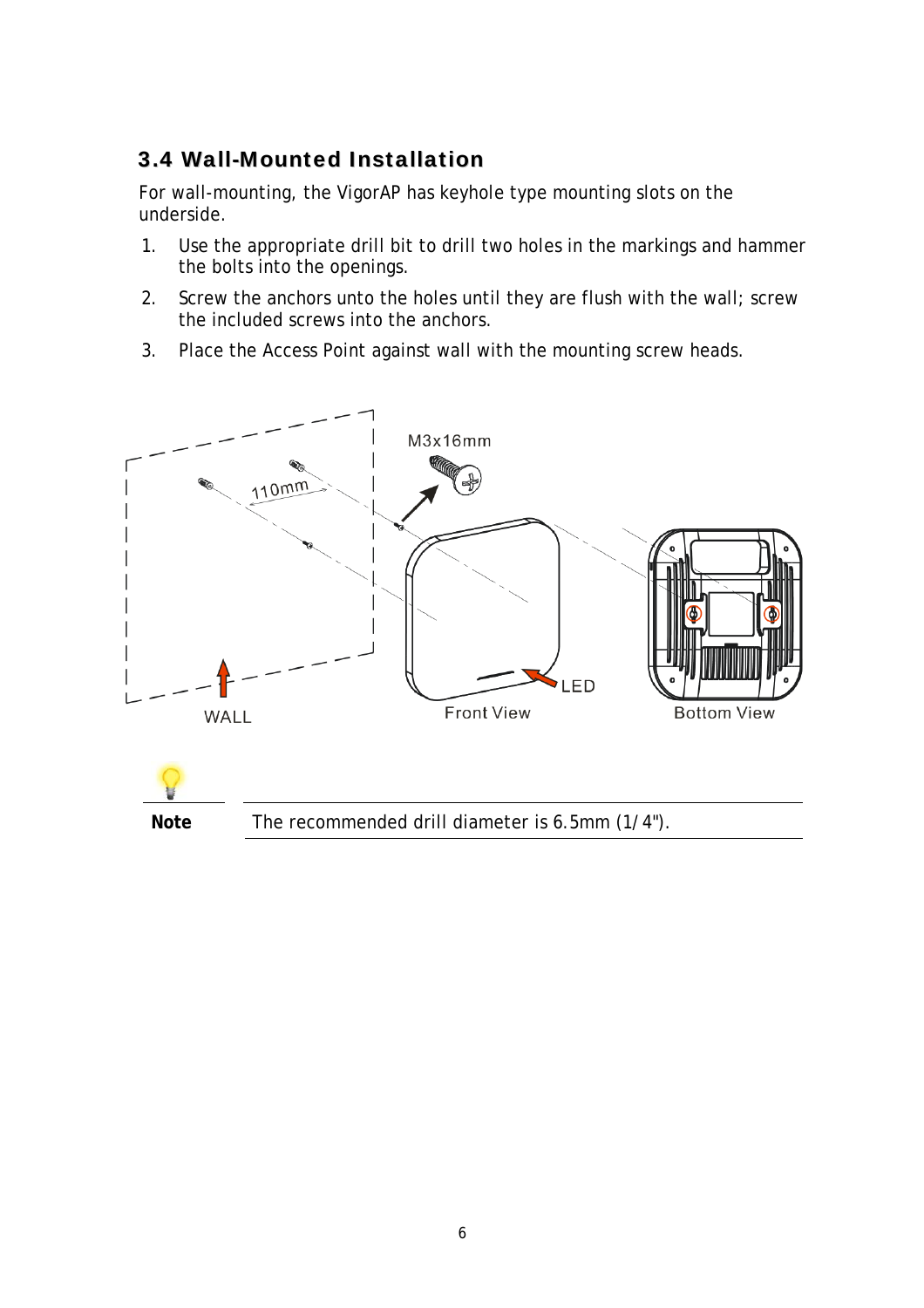# 4. Connection and Configuration

#### 4.1 Connect to a Vigor Router using AP Management

Your VigorAP can be used with Vigor routers which support AP management (such as the Vigor2865 or Vigor2927 series). AP Management enables you to monitor and manage multiple DrayTek APs from a single interface.

1. Connect VigorAP to PoE switch (via LAN port) with Ethernet cable. VigorAP will get the power from the switch directly. Then, connect the VigorSwitch to a Vigor router.



2. Access into the web user interface of Vigor router. Here we take Vigor2865 as an example. Open **Central Management>>AP>>Status**.



When AP Devices connect via another intermediate router or switch, please check/unblock the following ports UDP:67,68,4944 and TCP:80 of the router/switch, thus AP status can be retrieved.

- 3. Locate VigorAP 1060C. Click the IP address assigned by Vigor router to access into web user interface of VigorAP 1060C.
- 4. After entering the username and password (admin/admin), the main screen will be displayed.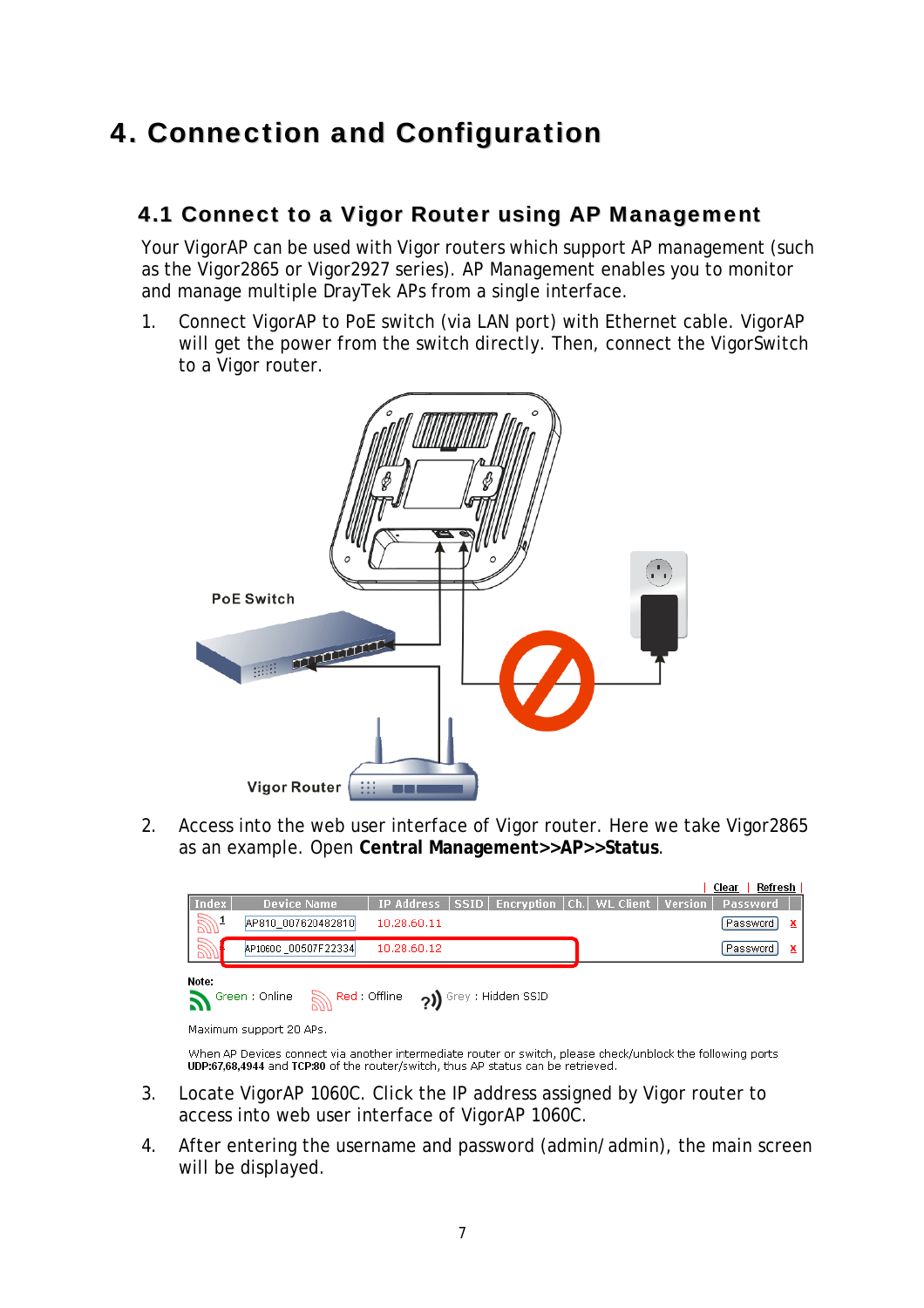### 4.2 Web Configurations

This section will guide you to install the AP and make configuration for VigorAP.

#### **4.2.1 Connected As a Mesh Node (in Mesh Network)**





**Install VigorAP on to the ceiling.** 

As a mesh node, settings related to VigorAP 1060C must be configured by a remote Mesh Root (e.g., VigorAP 903) within the mesh network. The user must detect VigorAP 1060C via a Mesh Root to add it as a mesh node.

#### **4.2.2 Connected As an Access Point**

As an access point, VigorAP 1060C must be connected to a router and configured in AP (Access Point) / Range Extender mode.



**Install VigorAP on to the ceiling.** 



Use a twisted-pair cable with RJ-45 plugs at both ends, and plug into Ethernet device (e.g., Vigor router) and Ethernet port of VigorAP.

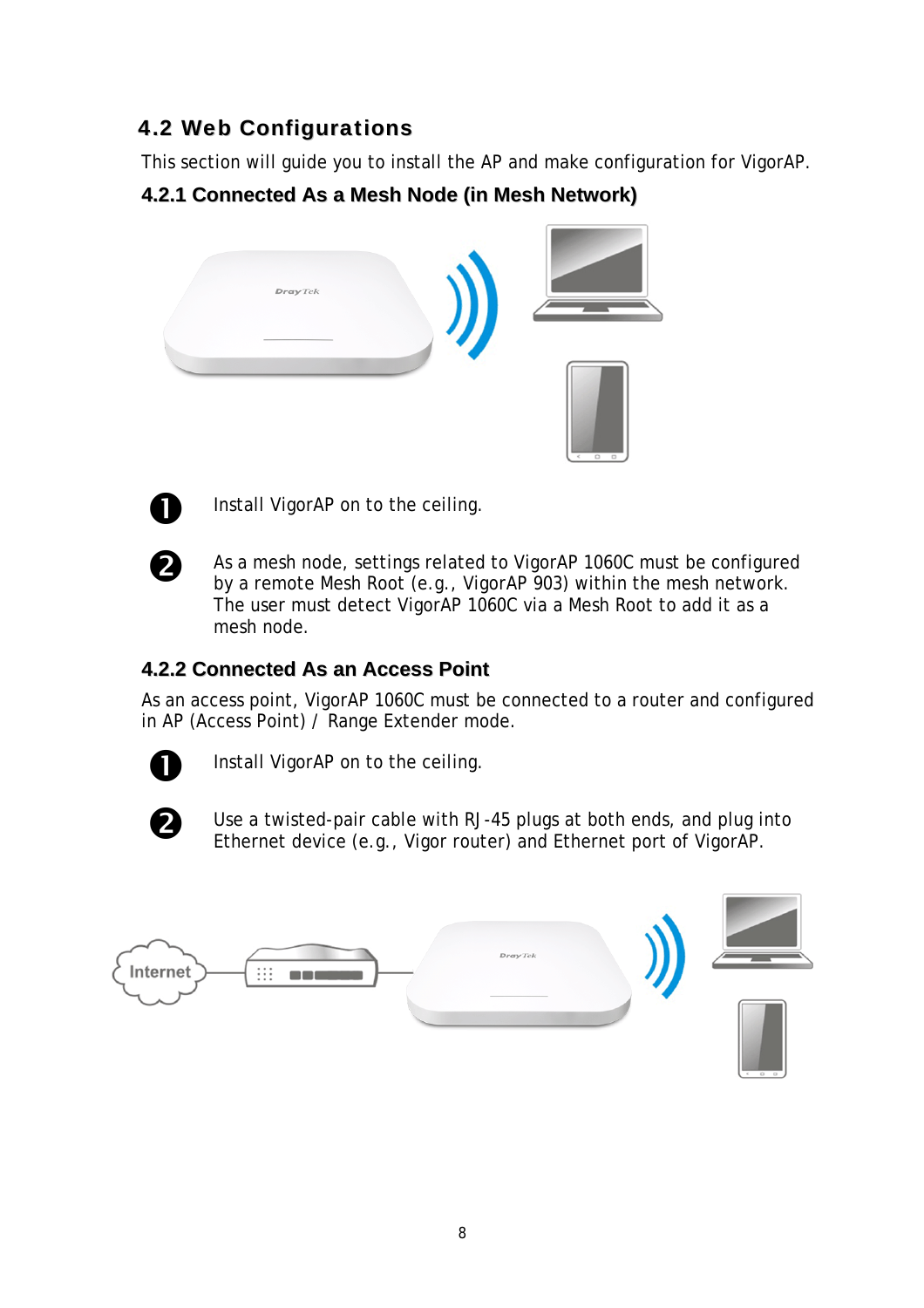

**R** There are two methods to configure VigorAP.

#### **Method 1:**

(a) First, open a web browser on your PC and type **https://192.168.1.2.** A pop-up window will open to ask for username and password.

|                 | <b>User Name</b>      |
|-----------------|-----------------------|
| <b>Dray</b> Tek | admin<br>Password<br> |
| VigorAP1060C    |                       |
|                 | Login                 |
|                 |                       |



**Note** You may either simply set up your computer to get IP dynamically from the router or set up the IP address of the computer to be in the same subnet as **the IP address of VigorAP 1060C.** 

- **If there is no DHCP server on the network, then VigorAP** 1060C will have an IP address of 192.168.1.2.
- **If there is DHCP available on the network, then VigorAP** 1060C will receive its IP address via the DHCP server.
- **If you connect to VigorAP by wireless LAN, you could try** to access the web user interface through http://vigorap.com.
- (b) After clicking **Login, Quick Start Wizard** for configuring wireless settings will appear as follows.

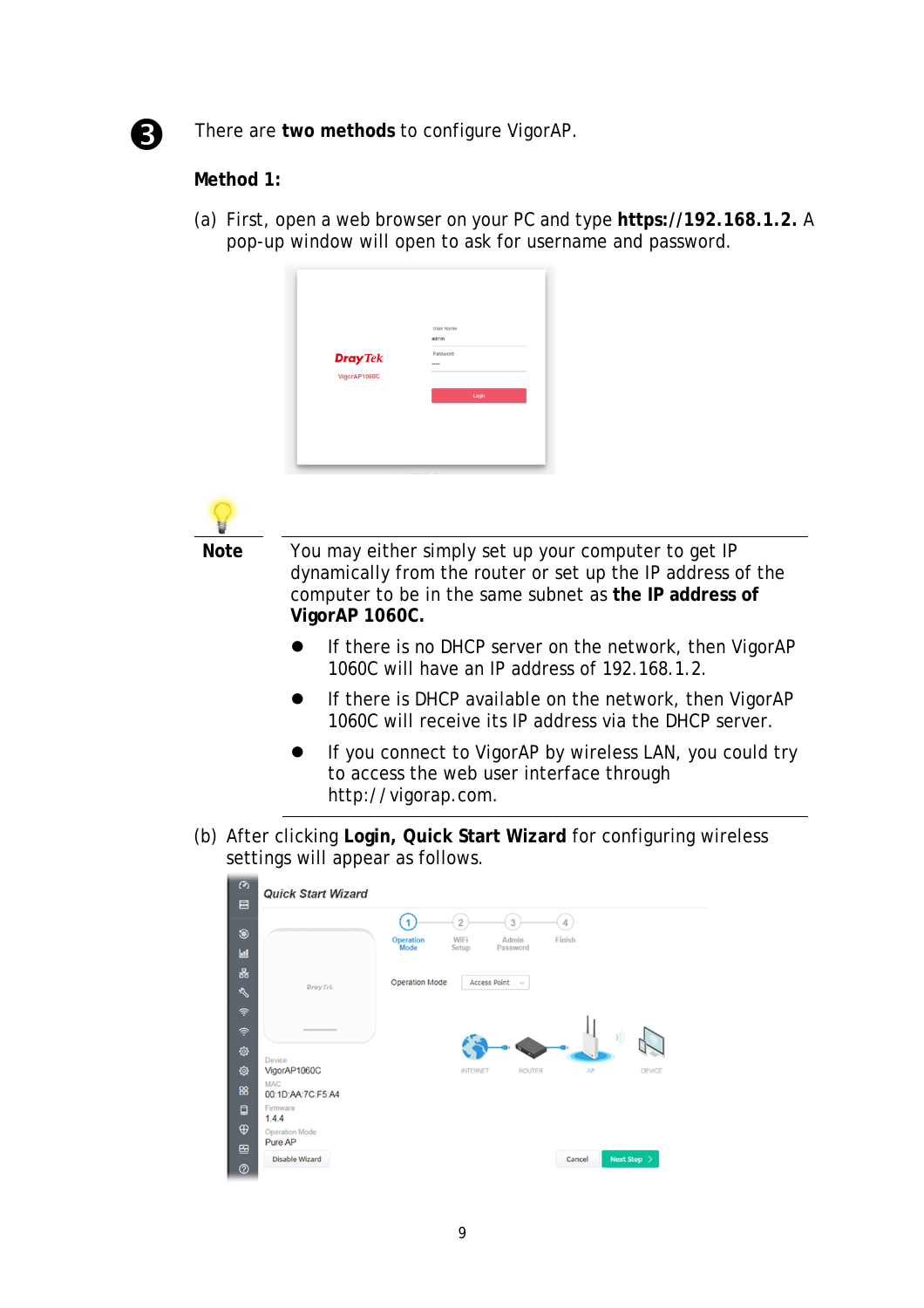(c) Follow the on-screen steps to finish the network connection.

#### **Method 2:**

(a) Use a mobile phone to scan the QR code named with **DrayTek Wireless App** to download DrayTek Wireless APP.



- (b) After downloading, run the APP.
- (c) From the home page, click the **Connect** icon to access the **Connect** page. Next, press the QR code icon next to Scan QR Code on your phone screen to open the camera.

Scan the QR code named with **Connect SSID** to access the web user interface (configuration wizard) of VigorAP 1060C. (For iOS users, the SSID and the password will be shown first. Simply click the **Connect** button to access the web user interface of VigorAP.)

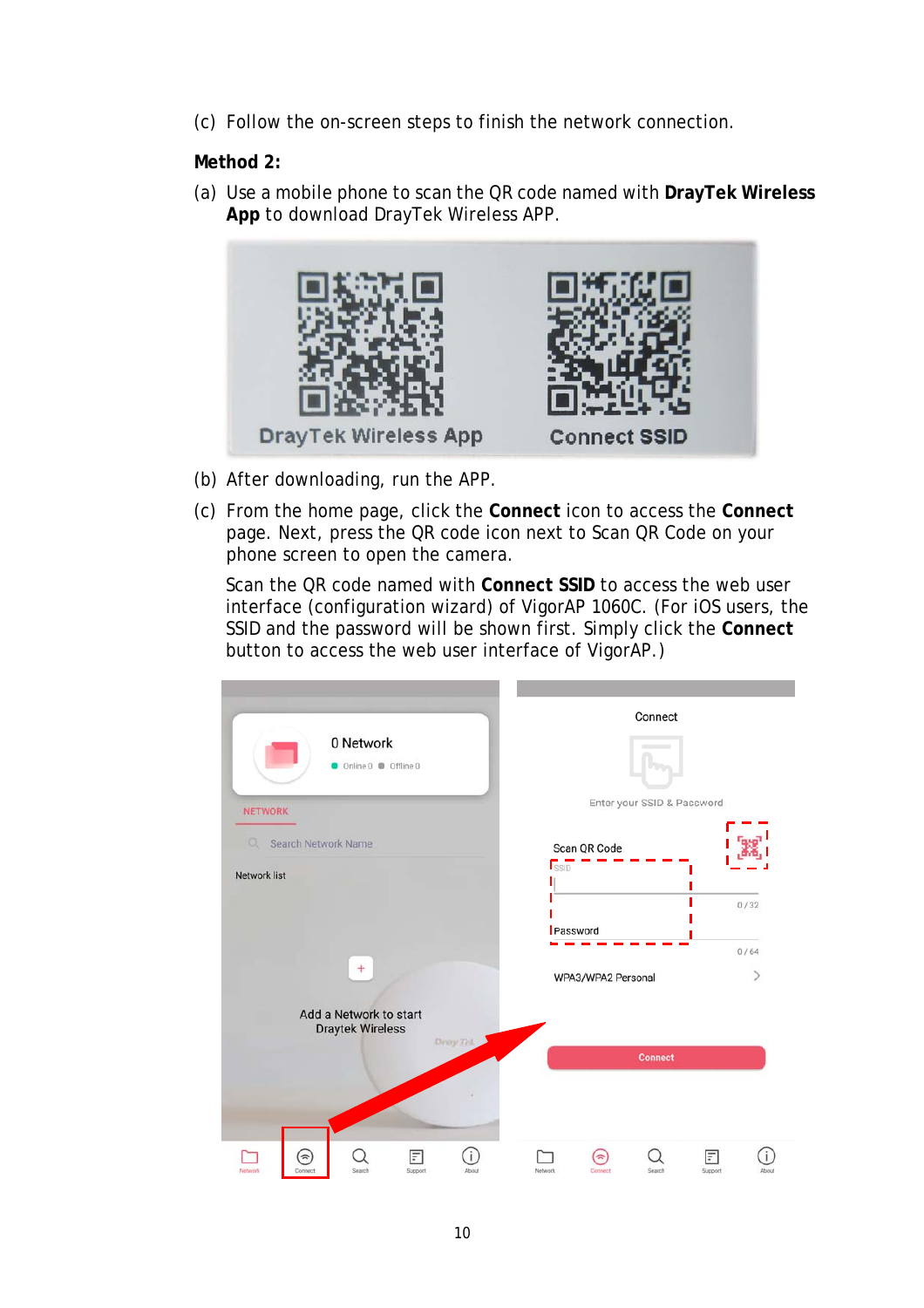## 5. Customer Service

If the device cannot work correctly after trying many efforts, please contact your dealer/DrayTek for further help right away. For any questions, please feel free to send e-mail to "support@draytek.com".

#### Be a Registered Owner

Web registration is preferred. You can register your Vigor device via https://myvigor.draytek.com.

#### Firmware & Tools Updates

Due to the continuous evolution of DrayTek technology, all devices will be regularly upgraded. Please consult the DrayTek web site for more information on newest firmware, tools and documents.

https://www.draytek.com

| <b>GPL Notice</b> | This DrayTek product uses software partially or completely licensed<br>under the terms of the GNU GENERAL PUBLIC LICENSE. The author of<br>the software does not provide any warranty. A Limited Warranty is<br>offered on DrayTek products. This Limited Warranty does not cover<br>any software applications or programs. |
|-------------------|-----------------------------------------------------------------------------------------------------------------------------------------------------------------------------------------------------------------------------------------------------------------------------------------------------------------------------|
|                   | To download source codes please visit:                                                                                                                                                                                                                                                                                      |
|                   | http://gplsource.draytek.com                                                                                                                                                                                                                                                                                                |
|                   | GNU GENERAL PUBLIC LICENSE:                                                                                                                                                                                                                                                                                                 |
|                   | https://gnu.org/licenses/gpl-2.0                                                                                                                                                                                                                                                                                            |
|                   | Version 2, June 1991                                                                                                                                                                                                                                                                                                        |
|                   | For any question, please feel free to contact DrayTek technical<br>support at support@draytek.com for further information.                                                                                                                                                                                                  |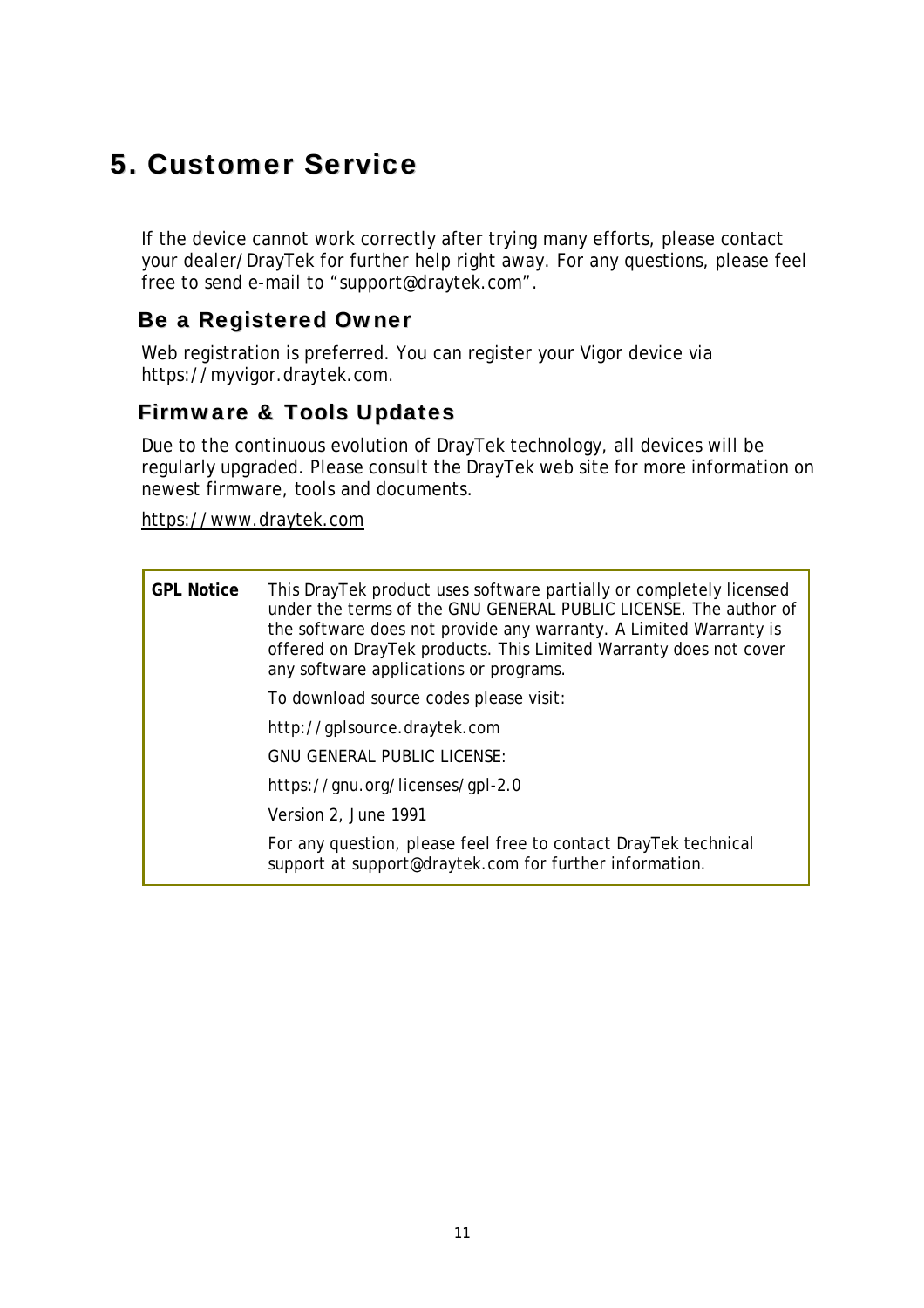#### **Intellectual Property Rights (IPR) Information**

| Copyrights        | $\degree$ All rights reserved. This publication contains information that is protected by copyright. No<br>part may be reproduced, transmitted, transcribed, stored in a retrieval system, or translated<br>into any language without written permission from the copyright holders.                                                                  |  |
|-------------------|-------------------------------------------------------------------------------------------------------------------------------------------------------------------------------------------------------------------------------------------------------------------------------------------------------------------------------------------------------|--|
| <b>Trademarks</b> | The following trademarks are used in this document:<br>Microsoft is a registered trademark of Microsoft Corp.<br>Windows, Windows 8, 10 and Explorer are trademarks of Microsoft Corp.<br>Apple and Mac OS are registered trademarks of Apple Inc.<br>Other products may be trademarks or registered trademarks of their respective<br>manufacturers. |  |

#### **Safety Instructions and Approval**

|                            | sarsty moti astronis and nippi sv                                                                                                                                                                                                                                                                                                                                                                                                                                                                                                                                                                                                                                                                                                                                                                                                                                                                                                                                                                                                                                                                                                                                                                                                                                                                                                                                                                                                    |
|----------------------------|--------------------------------------------------------------------------------------------------------------------------------------------------------------------------------------------------------------------------------------------------------------------------------------------------------------------------------------------------------------------------------------------------------------------------------------------------------------------------------------------------------------------------------------------------------------------------------------------------------------------------------------------------------------------------------------------------------------------------------------------------------------------------------------------------------------------------------------------------------------------------------------------------------------------------------------------------------------------------------------------------------------------------------------------------------------------------------------------------------------------------------------------------------------------------------------------------------------------------------------------------------------------------------------------------------------------------------------------------------------------------------------------------------------------------------------|
| <b>Safety Instructions</b> | Read the installation guide thoroughly before you set up the device.<br>The device is a complicated electronic unit that may be repaired only be authorized and<br>qualified personnel. Do not try to open or repair the device yourself.                                                                                                                                                                                                                                                                                                                                                                                                                                                                                                                                                                                                                                                                                                                                                                                                                                                                                                                                                                                                                                                                                                                                                                                            |
|                            | Do not place the device in a damp or humid place, e.g. a bathroom.                                                                                                                                                                                                                                                                                                                                                                                                                                                                                                                                                                                                                                                                                                                                                                                                                                                                                                                                                                                                                                                                                                                                                                                                                                                                                                                                                                   |
|                            | Do not stack the devices.                                                                                                                                                                                                                                                                                                                                                                                                                                                                                                                                                                                                                                                                                                                                                                                                                                                                                                                                                                                                                                                                                                                                                                                                                                                                                                                                                                                                            |
|                            | The device should be used in a sheltered area, within a temperature range of 0 to $+40$<br>Celsius.                                                                                                                                                                                                                                                                                                                                                                                                                                                                                                                                                                                                                                                                                                                                                                                                                                                                                                                                                                                                                                                                                                                                                                                                                                                                                                                                  |
|                            | Do not expose the device to direct sunlight or other heat sources. The housing and<br>electronic components may be damaged by direct sunlight or heat sources.                                                                                                                                                                                                                                                                                                                                                                                                                                                                                                                                                                                                                                                                                                                                                                                                                                                                                                                                                                                                                                                                                                                                                                                                                                                                       |
|                            | Do not deploy the cable for LAN connection outdoor to prevent electronic shock hazards.<br>Keep the package out of reach of children.                                                                                                                                                                                                                                                                                                                                                                                                                                                                                                                                                                                                                                                                                                                                                                                                                                                                                                                                                                                                                                                                                                                                                                                                                                                                                                |
|                            | When you want to dispose of the device, please follow local regulations on conservation of<br>the environment.                                                                                                                                                                                                                                                                                                                                                                                                                                                                                                                                                                                                                                                                                                                                                                                                                                                                                                                                                                                                                                                                                                                                                                                                                                                                                                                       |
| Warranty                   | We warrant to the original end user (purchaser) that the device will be free from any defects in<br>workmanship or materials for a period of two (2) years from the date of purchase from the<br>dealer. Please keep your purchase receipt in a safe place as it serves as proof of date of<br>purchase. During the warranty period, and upon proof of purchase, should the product have<br>indications of failure due to faulty workmanship and/or materials, we will, at our discretion,<br>repair or replace the defective products or components, without charge for either parts or labor,<br>to whatever extent we deem necessary tore-store the product to proper operating condition. Any<br>replacement will consist of a new or re-manufactured functionally equivalent product of equal<br>value, and will be offered solely at our discretion. This warranty will not apply if the product is<br>modified, misused, tampered with, damaged by an act of God, or subjected to abnormal working<br>conditions. The warranty does not cover the bundled or licensed software of other vendors.<br>Defects which do not significantly affect the usability of the product will not be covered by the<br>warranty. We reserve the right to revise the manual and online documentation and to make<br>changes from time to time in the contents hereof without obligation to notify any person of such<br>revision or changes. |

#### **Regulatory Information**

Federal Communication Commission Interference Statement

This equipment has been tested and found to comply with the limits for a Class B digital device, pursuant to Part 15 of the FCC Rules. These limits are designed to provide reasonable protection against harmful interference in a residential installation. This equipment generates, uses and can radiate radio frequency energy and, if not installed and used in accordance with the instructions, may cause harmful interference to radio communications. However, there is no guarantee that interference will not occur in a particular installation. If this equipment does cause harmful interference to radio or television reception, which can be determined by turning the equipment off and on, the user is encouraged to try to correct the interference by one of the following measures:

- Reorient or relocate the receiving antenna.
- **•** Increase the separation between the equipment and receiver. Connect the equipment into an outlet on a circuit different from that to which the receiver is connected.
- 
- Consult the dealer or an experienced radio/TV technician for help. This device complies with Part 15 of the FCC Rules. Operation is subject to the following two conditions: (1) This device may not cause harmful interference, and

(2) This device may accept any interference received, including interference that may cause undesired operation. Radiation Exposure Statement: This equipment complies with FCC radiation exposure limits set forth for an uncontrolled environment. This equipment should be installed and operated with minimum distance 20cm between the radiator & your body.

|                | ABP International Inc.<br>Company name |                                                |        |                     |
|----------------|----------------------------------------|------------------------------------------------|--------|---------------------|
| USA Local      | Address                                | 13988 Diplomat Drive Suite 180 Dallas TX 75234 |        |                     |
| Representative | ZIP Code                               | 75234                                          | E-mail | rmesser@abptech.com |
|                | Contact Person                         | Mr. Robert Messer                              | Tel.   | 19728311600         |